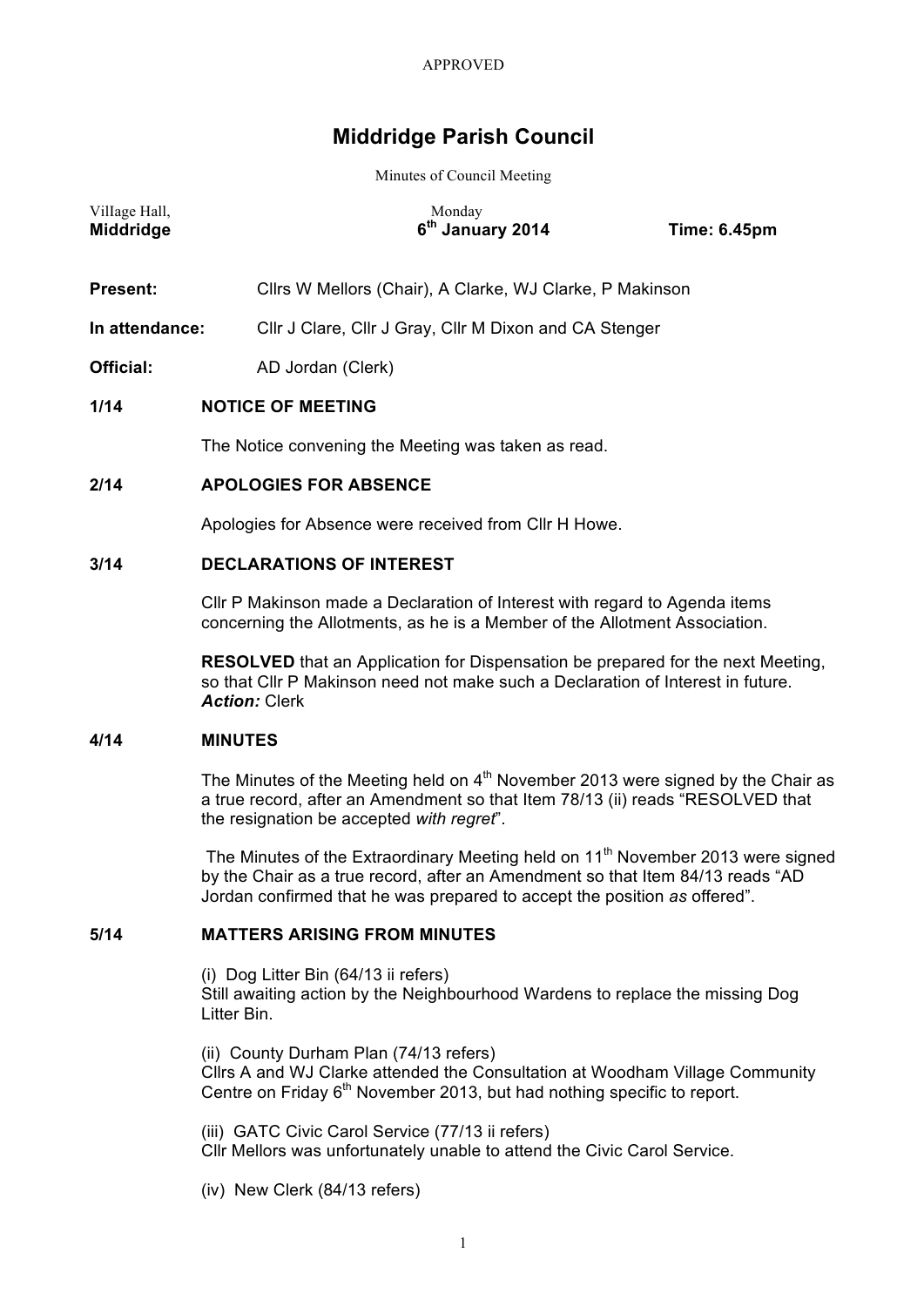**RESOLVED** that the draft Contract of Employment be approved. The Chair and AD Jordan signed Copies of the Contract of Employment, and AD Jordan was welcomed to his new position as Clerk.

A Gift Token was presented to CA Stenger as an expression of the Council's thanks for her work as the previous Clerk.

### **6/14 ACCOUNTS FOR PAYMENT**

Members considered a Schedule of Accounts for Payment.

**RESOLVED** that the following Accounts be approved for payment:-

| <b>Lyndhurst Nurseries</b> | <b>Provision of Christmas Tree</b> | £ 180.00 |
|----------------------------|------------------------------------|----------|
| DCC.                       | Christmas Tree erection/lights     | £ 439.00 |
| Carol Stenger              | Reimbursement for voucher          | - 10.00  |
| <b>Carol Stenger</b>       | Clerk wages (Oct-Dec 2013)         | £ 280.00 |
| HMRC                       | Tax liability (Oct-Dec 2013)       | 70.00    |

(i) Christmas Tree

More personnel to assist with the installation of the Christmas Tree need to be organised for next year. There are also problems with the Christmas Tree Lights (owned by the Parish Council).

**RESOLVED** that DCC be asked to inspect the Christmas Tree Lights, and if possible effect repairs up to a limit of £200. If the Lights are not repairable within this cost, a Quote for their replacement to be obtained. *Action:* Cllr WJ Clarke

### **7/14 BUDGET/PRECEPT SETTING 2014/15**

It was noted that the current Balance Sheet for 2013/2014 indicates that the Council has a Surplus of Income over Expenditure, and a healthy Cash Balance. The revised figures provided by DCC were discussed. It was noted that in order not to increase Council Tax, a Precept £6,089.44 would be required. With an LCTSS Grant of £488, this would mean a total Income of £6,577.94, a reduction of £52.06 compared to this year.

**RESOLVED** that the Council apply for a Precept of £6,089.44, so as not to increase Resident's Council Tax. *Action:* Clerk

### **8/14 GROUNDS MAINTENANCE & GENERAL REPAIRS**

Quotes for Grounds Maintenance & General Repairs for 2014 were obtained from Walkers (£2080 + VAT) and Complete Weed Control (£1800 + VAT); no Quote was received from the third Company approached. General satisfaction with Complete Weed Control's performance with regard to the 2013 Contract was expressed.

**RESOLVED** that the Contract for Grounds Maintenance & General Repairs for 2014 be awarded to Complete Weed Control. *Action:* Clerk

A Quote was obtained for Parish Path's Maintenance (which the Council undertakes on behalf of DCC) for 2014 from Complete Weed Control (£1230 + VAT).

**RESOLVED** that the Contract for Parish Path's Maintenance for 2014 be awarded to Complete Weed Control. *Action:* Clerk

(i) Millennium Hedge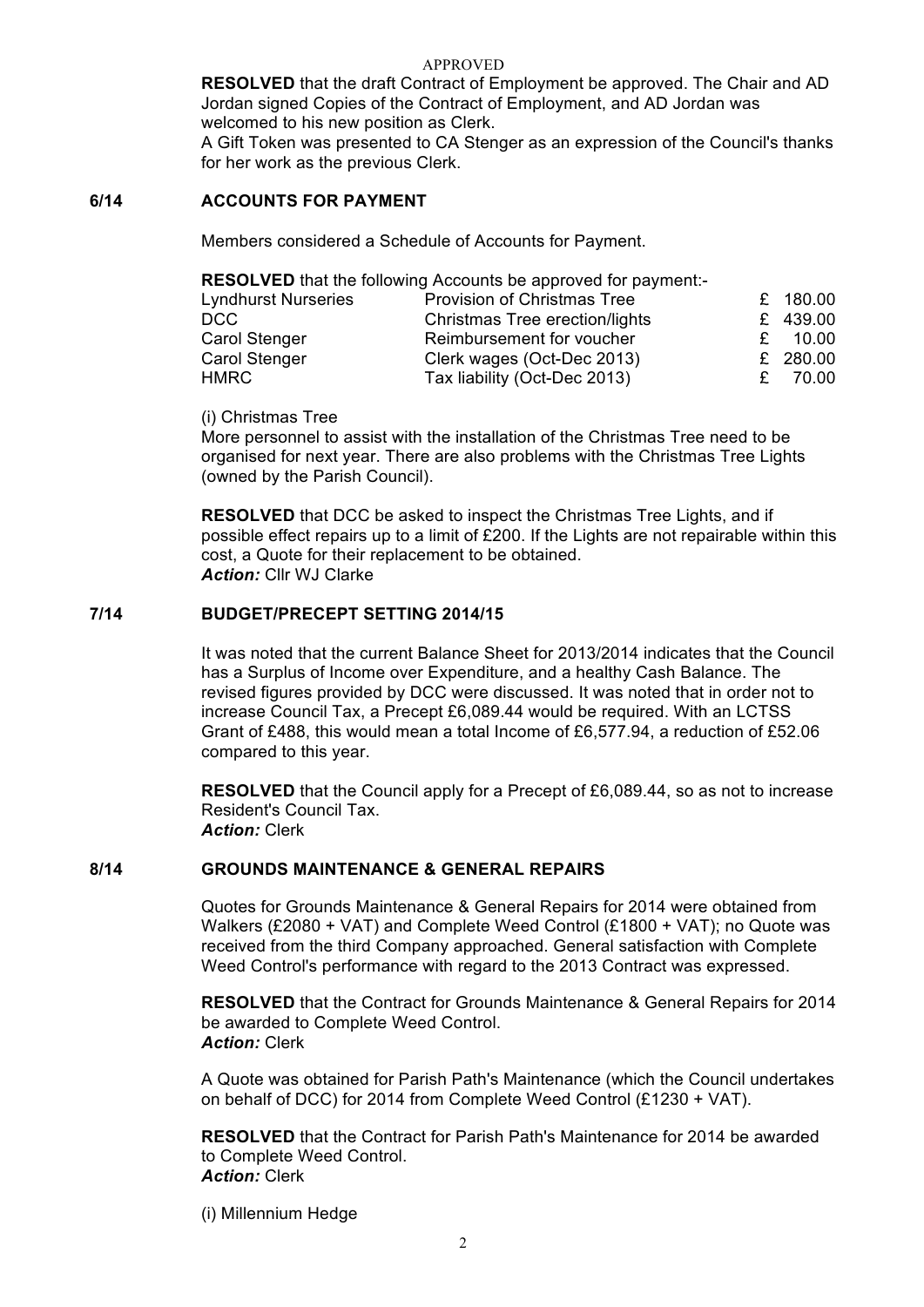All necessary arrangements for the use of the Millennium Hedge in an "Introduction to Hedge-laying Course" on  $11<sup>th</sup>/12<sup>th</sup>$  January have been made. If this results in significant improvements to the Hedge, the Council will consider making a Donation to the Organisers.

(ii) War Memorial

A Quote to clean and generally repair the War Memorial was obtained from Addingtons (£380 + VAT). It was agreed that the Fence also needed sanding down and repainting.

**RESOLVED** that a Quote be obtained from "John the Handyman" for repairing the Fence, and to investigate possible sources of Grants towards the costs of improving the War Memorial.

*Action:* Cllr P Makinson

#### (iii) Tramway Path

There are two narrow Stiles which need an additional step to improve access for those with restricted mobility. Cllr A Clarke has been informed that there is no money available to make such improvements in this year's DCC Budget, but that it may be possible for this work to be done by Volunteers.

**RESOLVED** that the DCC Parish Paths Chief Ranger (Elaine Crow) be approached to see whether improvements to these Stiles can be made now. **Action:** Cllr A Clarke

#### (iv) New Path to Shildon

Shildon Town Council seem to have established a new Path from Middridge to Shildon which avoids the necessity of walking along the C35 roadside Pavements, and in particular the need to cross the C35 half way up the hill to Shildon. In principle this new Path is a significant improvement, but the access via a new Kissing Gate at the corner of the Allotments is steep, muddy, and potentially dangerous, and the surface of the Path could do with improvement.

**RESOLVED** that the DCC Parish Paths Chief Ranger (Elaine Crow) be approached to investigate whether improvements to this new Path can be made. *Action:* Cllr A Clarke

## **9/14 PROPOSED DISPOSAL OF ALLOTMENTS BY DURHAM COUNTY COUNCIL, MIDDRIDGE**

There has been no further progress on this matter.

**RESOLVED** that discussions be held with the Allotment Association as to how to proceed.

*Action:* Cllr P Makinson

# **10/14 PLANNING APPLICATIONS**

**RESOLVED** that the Council will not oppose a Planning Application for new uPVC Windows at Eldon Moor Farm.

# **11/14 CHILDREN'S' PLAY AREA**

It was noted that the Clerk's Monthly Inspection Report of the Play Area showed no problems, nor did the Insurer's Annual Survey.

# **12/14 C35 NEWTON AYCLIFFE TO SHILDON ROAD-TRAFFIC CALMING**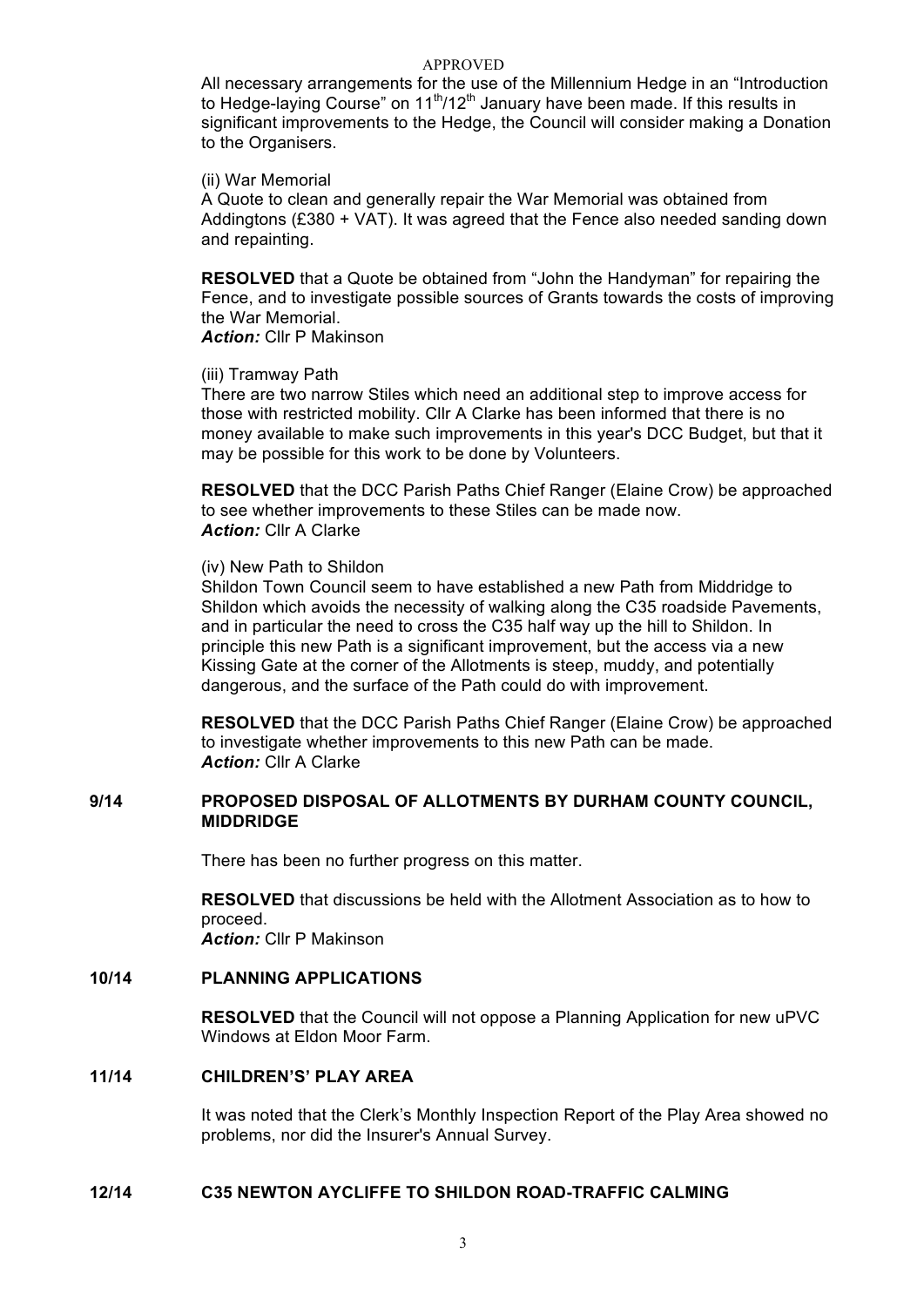The new Speed Visor Post has been installed, but not yet used. The 'Rumble' Strips have yet to be renewed.

### **13/14 NEIGHBOURHOOD PLAN**

The Questionnaire Results were briefly considered, and the Council's thanks were expressed to Mrs CA Stenger for her work on the Neighbourhood Plan.

Questionnaire Results to be analysed to give percentage data. *Action:* Clerk

Comments and Responses to be analysed to identify the main Themes. *Action:* Cllr W Mellors

**RESOLVED** that representatives attend the Neighbourhood Planning Group Meeting at the GATC Offices on January  $30<sup>th</sup>$ , which will be discussing the Upper Eden Neighbourhood Plan (a similarly sized Parish), before this matter is considered further. *Action:* Cllr A Clarke & Clerk

### **14/14 GATC COMMUNITY GOVERNANCE REVIEW**

The GATC Community Governance Review request to take over the Eldon Whins area of Middridge Parish is to be considered by the DCC Constitution Working Group in the near future.

### **15/14 WEBSITE**

The Village Website is currently hosted and paid for by Cllr W Mellors. It was noted that as the Website Domain Name is well established with Internet Search Engines i.e. Google, it would be desirable if this Name could be maintained.

**RESOLVED** that in principle the ownership, and costs of operation, of the Village Website should be transferred to the Parish Council in some way.

Suitable new Web Hosts to be investigated. *Action:* Cllr P Makinson

The transfer of the Website Domain Name from the existing Host to the new Host to be investigated *Action:* Cllr W Mellors

It was recognised that Web Hosts are normally paid by Direct Debit, a form of payment not normally permitted to the Parish Council.

**RESOLVED** that Steve Ragg (the Council's CDALC representative) be consulted as to the practicality of making Payments by Direct Debit. *Action:* Clerk

## **16/14 2014/2015 MEETING DATES**

**RESOLVED** that the Council Meeting Dates for 2014/2015 should be as follows:- Monday, 12<sup>th</sup> May 2014 Monday, 7<sup>th</sup> July 2014 Monday, 1<sup>st</sup> September 2014 Monday, 3rd November 2014 Monday, 5<sup>th</sup> January 2015 Monday, 2<sup>nd</sup> March 2015 The Village Hall to be be booked for these dates.